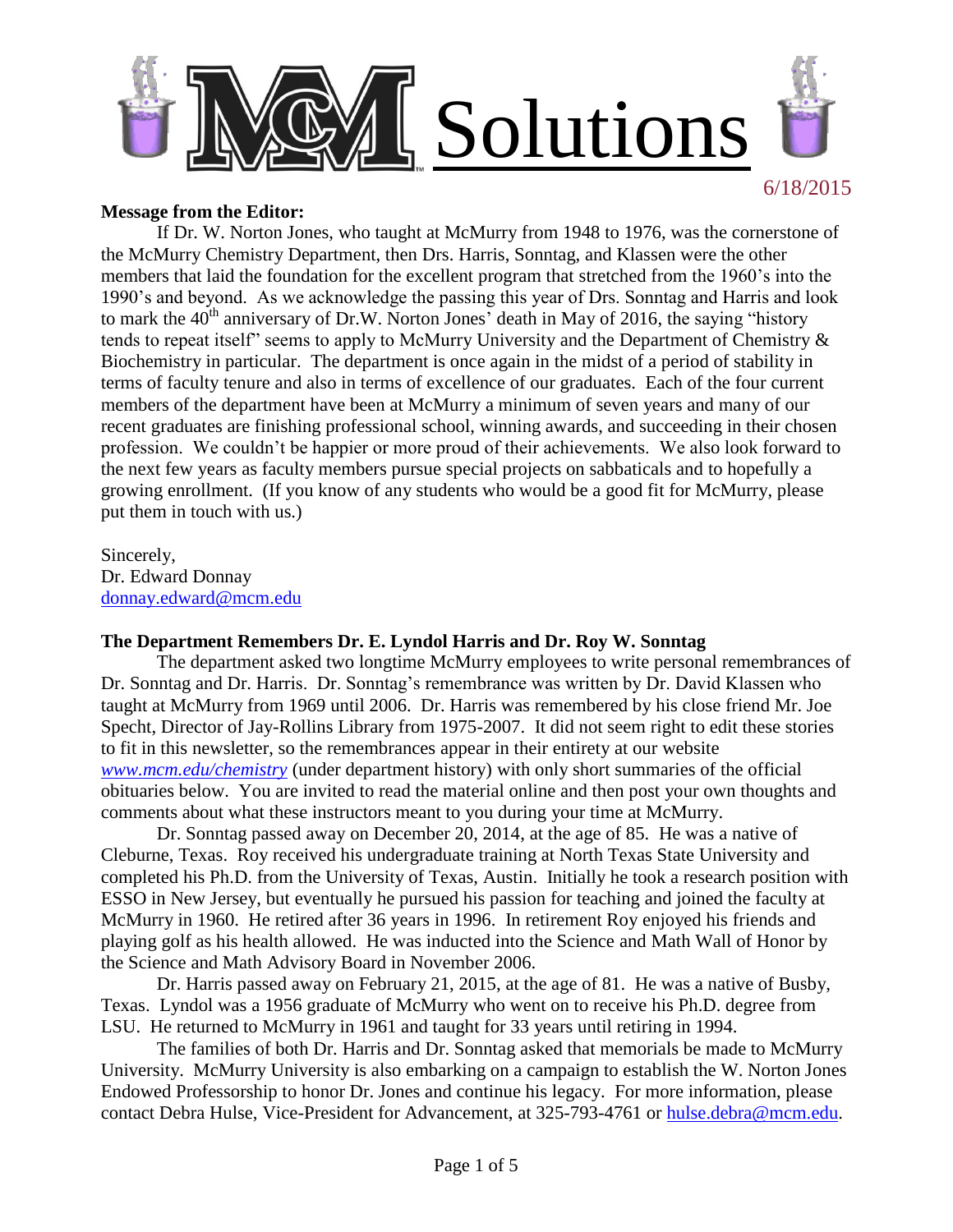## **Alumni News:**

Alumni who have passed away recently include Dr. D.G. Porterfield ('51), Dr. E. Lyndol Harris ('56), Dr. Wendell W. Hess ('57), Dr. Frank C. Lane ('60), and Dr. Paul Louis Fragua, Sr.  $(166)$ .

Dr. Thomas W. McAninch ('66) wrote us an email in June 2013 that was not included in the newsletter last year. He relayed the following story about his life after graduation from McMurry. I worked a short time for Celanese Chemical in Corpus Christi before entering the U. S. Marine Corps as an infantry lieutenant in October, 1966. I spent the time between October, 1966 and January, 1970, on active duty in the US Marine Corps, including 1967-68 in Viet Nam. When I left active duty at the end of 1969, I entered the University of Texas at Austin, where I received a PhD in organic chemistry in August, 1974. My area of research was the synthesis of natural products. In August, 1974, I started employment with the chemical division of Eastman Kodak in Longview, Texas. I worked in R&D for five years and then moved into the environmental area. I retired form Eastman Chemical Company in September, 2004, as manager of the environmental laboratories. Since I had been involved in the development of the national environmental laboratory accreditation program since its inception in 1992, upon retirement, I began consulting with environmental labs and performing accreditation assessments for the States of Texas, Louisiana, and Illinois. In 2009, I added the Dept. of Defense to the list of agencies for whom I perform accreditation assessments. I continued my participation in the US Marine Corps, serving in the active reserve after leaving active duty, retiring as a colonel in July, 1995, as Chief-of-Staff, 4th Marine Division.

Mr. George Bernard ('73) sent an email after a newsletter was sent to his work address found through LinkedIn. After graduation from McMurry, Mr. Bernard got a job at Dow Chemical as an Inorganic Research Chemist /Laboratory Supervisor. From 1979-1996 he oversaw Dow's Freeport facility, supervising and directing manufacturing operations for magnesium chloride, magnesium electrolytic cells and magnesium casting facilities. From 1996-2004 he was a Work Process Leader, first as part of a Global Integrated Management System Team for the Freeport site and then as a Quality Assurance Leader. In the latter capacity he performed ISO and QS audits for both quality and environmental across Dow. Since 2007 Mr. Bernard has worked at Rmax directing manufacturing operations and managing Rmax's Dallas site facility. Rmax makes a PolyISO rigid foam insulation sold into commercial, residential and specialty markets. He writes, "I have been fortunate in my experience and my degree has provided me the opportunity to work with chemicals and lead and manage manufacturing plants for large and small companies…I find working with chemical manufacturing most satisfying and challenging."

Mr. Timothy Oglesby ('79) wrote to update us on his new address in Dallas.

You may have noticed in a recent issue of the Messenger (McMurry University's Alumni Magazine) that Dr. Jennifer Codding ('06) is working on her postdoctoral fellowship at Stanford University in Xinnan Wang's laboratory studying the role of mitochondrial motility in stroke.

Mr. Sean Smith ('06), his wife Courtney (Hendricks) Smith, and their two daughters visited the department on June 11, 2014. Sean studied at Duke Divinity School and served for a year as an assistant pastor in Amarillo. He is now the pastor in Claude, TX.

Mr. Brandon Randell ('10) stopped by the department last summer. He was then looking to begin his fifth year teaching high school science mostly at Cooper High School here in Abilene. He also is a laboratory instructor at Cisco College and was thinking about pursuing a Master's degree. This spring Brandon was honored by the Abilene Education Foundation as a Teacher of the Year at Cooper and as Science Teacher of the Year by Abilene ISD. The two awards came with cash prizes totaling \$1500. Congratulations Brandon!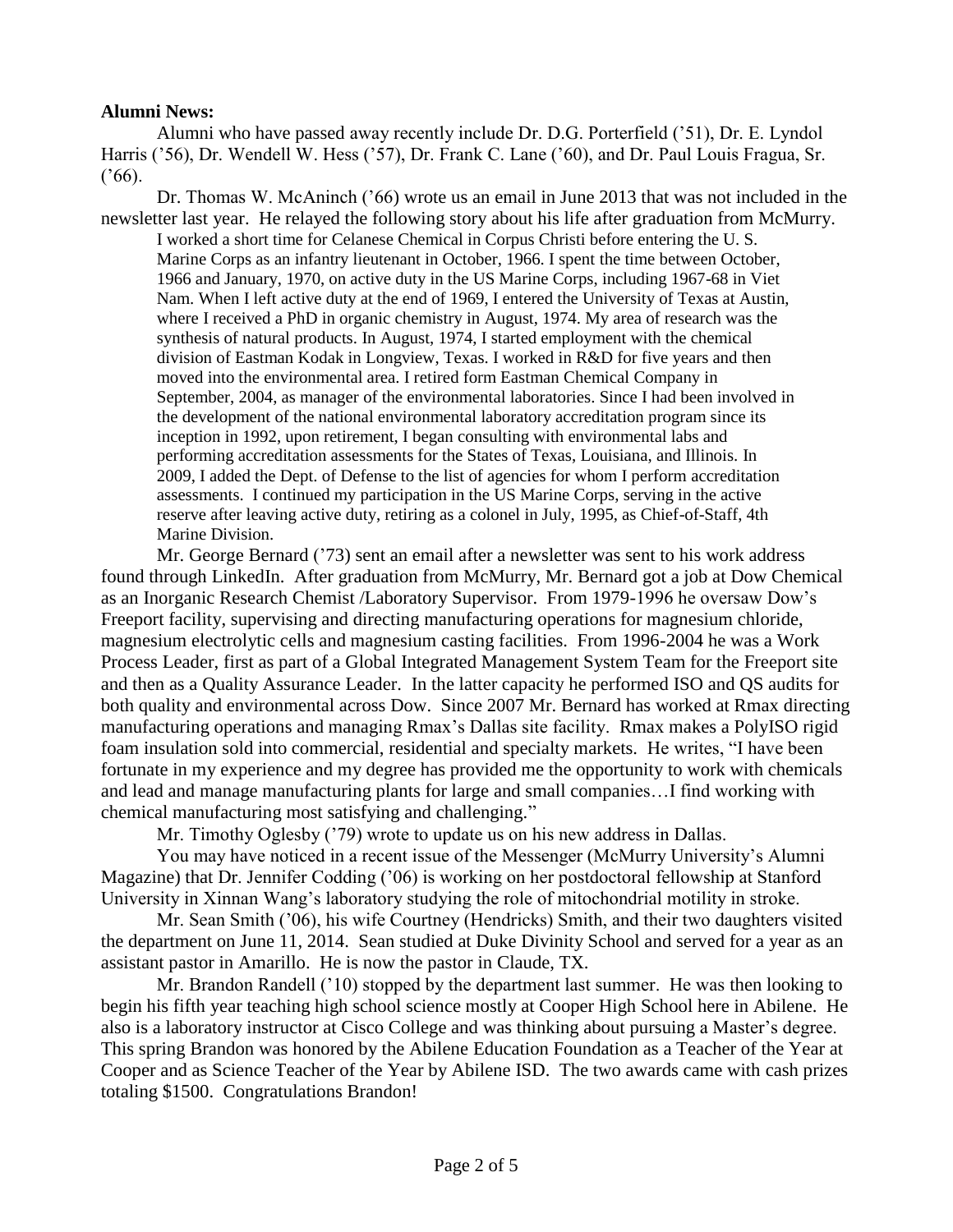Mr. Nathan Worley ('12) wrote that he has obtained his masters in healthcare administration from Trinity University in San Antonio. This opened an opportunity for him to gain a position within Tenet Healthcare's Leadership Development Program. Tenet placed him within Sierra Providence Health Network in 2014, and in January he was promoted to the role of Operations Manager. He says the role is proving very challenging and with a steep learning curve, but he relishes the opportunity to be a part of hospital leadership.

From Facebook, we noted that Ms. Allison White ('08) and Ms. Erica (Rawls) Wilson ('11) both recently received their Doctor of Pharmacy degrees from the University of Missouri-Kansas City and Texas Tech University, respectively. Ms. Jennifer (Revell) Ramey ('10) finished a Doctor of Optometry degree from University of the Incarnate Word. Congratulations Dr. White, Dr. Wilson, and Dr. Ramey!

Also from Facebook, we noted that Ms. Katie Neal ('10) married Mr. Jon Pierce this May. Congratulations to Mr. and Mrs. Pierce!

Faculty members have run into recent graduates in Abilene. Brandon Copeland ('14) has taken a position at the City of Abilene Environmental Laboratory. Amanda Genzling ('13) and Bradley Rowland ('14) continue to work at Hendrick Medical Center. Joshua Brooks ('14) was seen on the McMurry campus at graduation to celebrate with friends. He informs us that he works 7 days on then 7 days off at his job at NALCO Champion.

The McMurry Science/Math Advisory Board (SMAB) sponsored the third annual golf tournament on May  $2<sup>nd</sup>$ . The event was held at Mansfield National Golf Club. The golf event funds SMAB priorities such as:

- the Charles and Lisa Bloomer Research Stipend, a competitive award for students engaging in a supervised research project.
- Supporting student academic travel, as students present at and attend discipline specific conferences at the regional and national level.
- Providing academic support by contributing to the purchase of items such as specialized consumables; software and equipment; and helping meet expenses associated with field research. If you would like to know more about this annual event or SMAB, you can find a link to

their website on our webpage, *[www.mcm.edu/chemistry](http://www.mcm.edu/chemistry)* or contact the chair Elaine Harmon at *[elaine.d.harmon@gmail.com](mailto:elaine.d.harmon@gmail.com)*.

## **Departmental News:**

The department is happy to introduce two new graduates: Chenny Nguyen and Arianna Salinas! Chenny and Arianna took quite a few classes together and shared the Outstanding Senior award this year. Chenny is originally from Vietnam and came to the US as a child. She has a young son and plans to seek a position in pharmaceutical sales. Arianna is from Round Rock, Texas and worked with the IT department on campus while going to school. She also did an internship at the City of Abilene Environmental Laboratory during her senior year.

The McMurry University Student Affiliates Chapter of the American Chemical Society (ACS) hosted 4<sup>th</sup> grade students from Jim Ned elementary during homecoming. This was the second year in a row that  $4<sup>th</sup>$  grade students from Jim Ned were hosted by our chemistry club. What began as a simple chemistry show for the classmates of Dr. Pyenta's children has grown to a more substantial event. Last year's  $4<sup>th</sup>$  graders (i.e. this year's  $5<sup>th</sup>$  graders) were hosted by the rejuvenated biology club. Both sets of students participated in several science activities before or after visits to teepee village.

An agreement was finalized with the University of North Dakota (UND) that allows McMurry students to obtain an ABET-certified B.S. Degree in Chemical or Mechanical Engineering through mostly online courses from UND while obtaining a B.S. Degree in Chemistry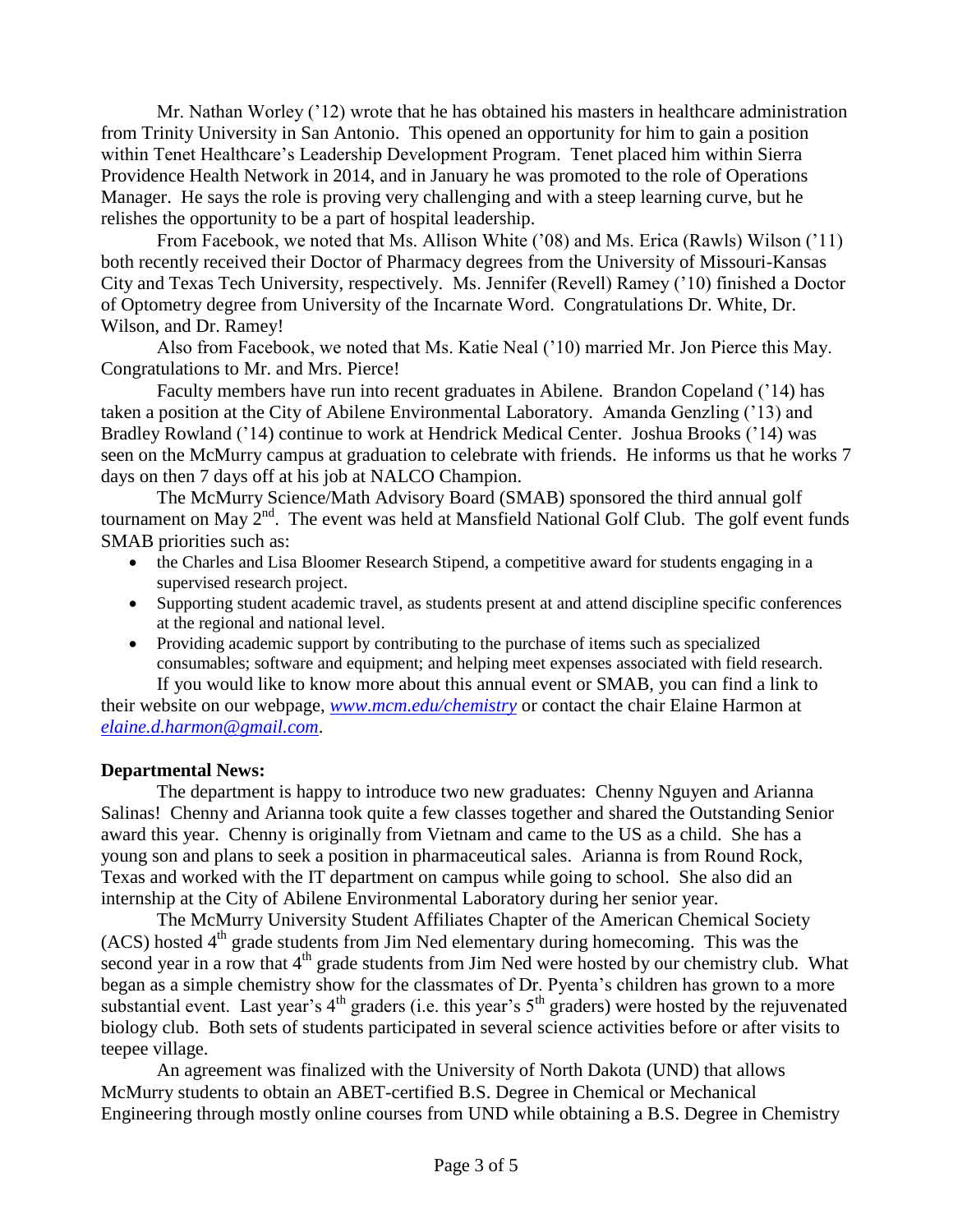or Physics from McMurry University. Obtaining two bachelor's degrees simultaneously will take five years for a student to complete and students will have to spend one or two summer terms at UND taking engineering laboratory courses, but the agreement represents the first certified engineering program in Abilene. One current student is planning on taking the first online chemical engineering course this fall.

American Chemical Society (ACS) Science Coaches are chemistry professionals who share their expertise and enthusiasm for science with an elementary, middle, or high school teacher over the course of one school year. They enhance science education, and secure a \$500 donation for the school where they volunteer. Dr. Donnay worked as a Science Coach with the  $5<sup>th</sup>$  grade McMagnet teacher, Ms. Sharlyn Bammel, to develop a CSI afterschool program for the gifted and talented students in her class. The students investigated unknown white powders, dusted for fingerprints, analyzed drinks for the amount of yellow food dye present, made casts of their footprints, and photo-documented a "murder" scene in the laboratory. The final project was to solve an art burglary and present the results to the public. Two chemistry club members served as the crime suspects.

Drs. Veltkamp and Pyenta applied for sabbaticals for this coming year with Dr. Veltkamp's leave occurring during the fall semester and Dr. Pyenta's in the spring 2016 term. Dr. Veltkamp has chosen to focus her scholarship in the area of chemical education and will be working on two projects. The first is examining ways to increase the rate of success in our general chemistry sequence. The second project is working with a colleague to disseminate materials from the ACS General Chemistry textbook in other formats, such as laboratory experiments and workshops. Previously Dr. Pyenta conducted his research in the biochemistry teaching laboratory during the summers, but this caused a major disruption every school year when his research needed to be "put away". His sabbatical will be used to restart his biochemistry research in lab space previously occupied by Dr. Veltkamp. The department is currently shuffling the locations of some equipment to make the space more useable for this type of research.

#### **Departmental Research:**

Drs. Donnay and Shin attended the 70<sup>th</sup> Southwest Regional Meeting (SWRM) of the ACS in Fort Worth from November 19-22 with a group of students. The chemistry club received support from the SMAB to help cover the cost of the trip. Senior honors biology major/chemistry minor Kara Black presented a poster about her work with Dr. Shin and Dr. Anna Saghatelyan (biology) entitled "Antibacterial Activity and Chemistry of Five West Texas Plants." The work was made possible through a \$2000 grant from the Sam Taylor Foundation that Dr. Shin and Dr. Saghatelyan received. Dr. Donnay organized a symposium "The Flexible Chemist: Teaching Outside of Your Specialty or Discipline" in the Chemical Education division. He gave a talk entitled "An Instructor Crams for a Year Long Organic Chemistry Test" about his experiences teaching organic chemistry when Dr. Shin was taking a leave of absence in 2013-14.

This summer the department has six undergraduate students conducting research on the Welch Foundation Departmental Grant, all of them part-time or for only part of the summer. Dr. Hyunshun Shin will work with 5 students: Daniel Kent, Lucy Rashiwala, Lizbet Miller, Dialfin Hammond, and Genna Hart. They will be working on projects targeting two enzymes: ornithine decarboxylase and histone deacetylase or working on the joint project with biology developing antibacterial compounds from West Texas plants. Dr. Edward Donnay will be supervising Armen Norman on a synthetic project to make a new ligand that may allow metal complexes to bind better to DNA than current ligands.